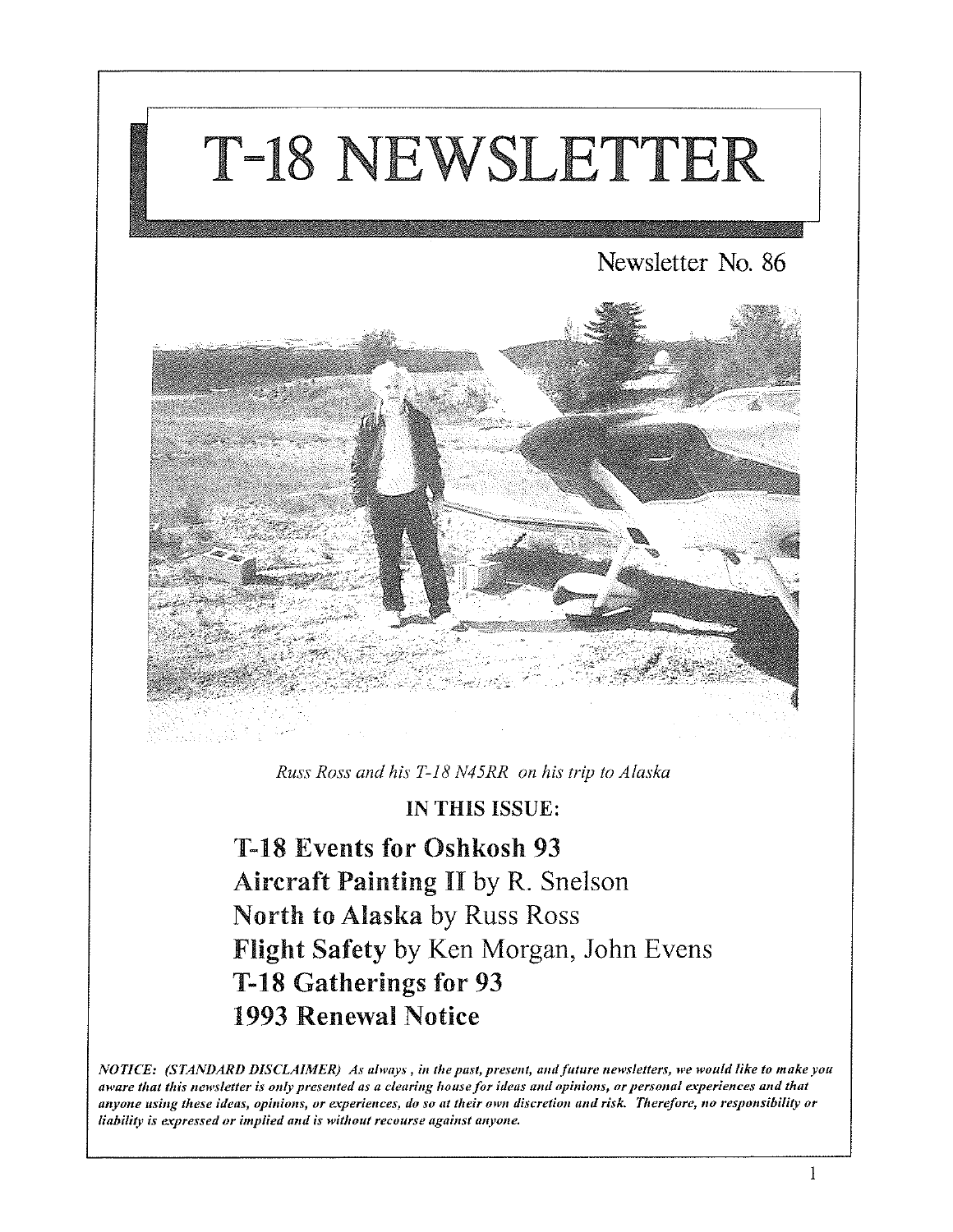

The planning and scheduling for the 30th Anniversary Thorp T-18 events to be held during Oshkosh 93 is going well. In December, I received a letter from Tom Poberezny acknowledging my request for special consideration, and expressing his desire to help arrange our events. Cooperation has been impressive and it looks like we wiII get all that we have asked for.

Our events will start at 11:30 AM, Friday July 31, in the EAA Nature Center pavilion, where we will hold a short memorial service and tribute for John Thorp. We wiII follow the service with announcements and times for other Thorp events for the week. Lunch may follow if it can be arranged.

The next event will occur Friday sometime before the airshow. Mrs. Thorp will be introduced on the flight line speakers platform by Lee Skillman and a Thorp T -18 missing man flight wiII be brought overhead. Gary Cotner of Collinsville, OK is helping to arrange this formation flight. My request to Verne Jobst, Flight Operations, was to have a small group of T-18s that will have practiced formation flying in advance, take part in this event.

Then Friday evening it's back to Butch's Anchor Inn for our annual T-18 banquet with Mrs. Thorp as our special guest.

We have latched on to a Saturday morning 10:00 -  $11:15$  slot for the T-18 Forum. I don't have the tent number yet but that will follow. One other event late in the fly-in is planned to allow late comers a chance to get together. We have a small park in Oshkosh, South Park, Shelter #2, reserved for Tuesday Aug3, starting at 6:00 pm. Take Route 44, turn north on Georgia St. and right into the park. You can get there on the bus that runs to  $&$  from the college dormitories.

Special parking was the last item we requested and it will be arranged with Ken Whyte. Ken will work with our early arrivals to arrange the area. I asked for rows  $9 \& 10$  but we may need more space than that if we getthe turn out I'm expecting. Ken thinks that area should be ok, but asked for us to be flexible and work with him after we get there. I understand there have been changes to the field in that area. A new taxi way has been built along the flight line and the fence moved to the westto keep about the same parking space. Ken said that we probably wouldn't want to put ropes and stakes up early since it would make it difficult to get airplanes in and out. He asked if we could provide two volunteers to help with our T -18 parking. His staff will know about the parking arrangements and will send T-18s to us to park. If you can help, please volunteers for this. Phil Tucker of Sport Aircraft is paying for 3 or 4 signs that will be used to mark our parking area and let the world know about our 30th anniversary event.

Well that's it. Now it's up to you the T-18 Mutual Aid Members to get your T -18s out, polish them up and bring them to Oshkosh 93. Let's put 60 airplane on the flight line and show the world what a "homebuilt" metal airplane is all about, and that John Thorp's proven design still offers a performance advantage that should be considered when selecting a project. Get your name and plane on my list for Oshkosh 93. Call me now! (217) 935-4215

I want to thank those individuals that jumped the gun and sent their contributions for Mrs. Thorp's travel accommodations. Two fifty dollar contribution have us off to a good start. If you can, please help with this by sending your contribution to bring Kay to this special tribute to John Thorp. If any of you fellows that fly the big iron can help with discounts on tickets let me know.

continued on page 3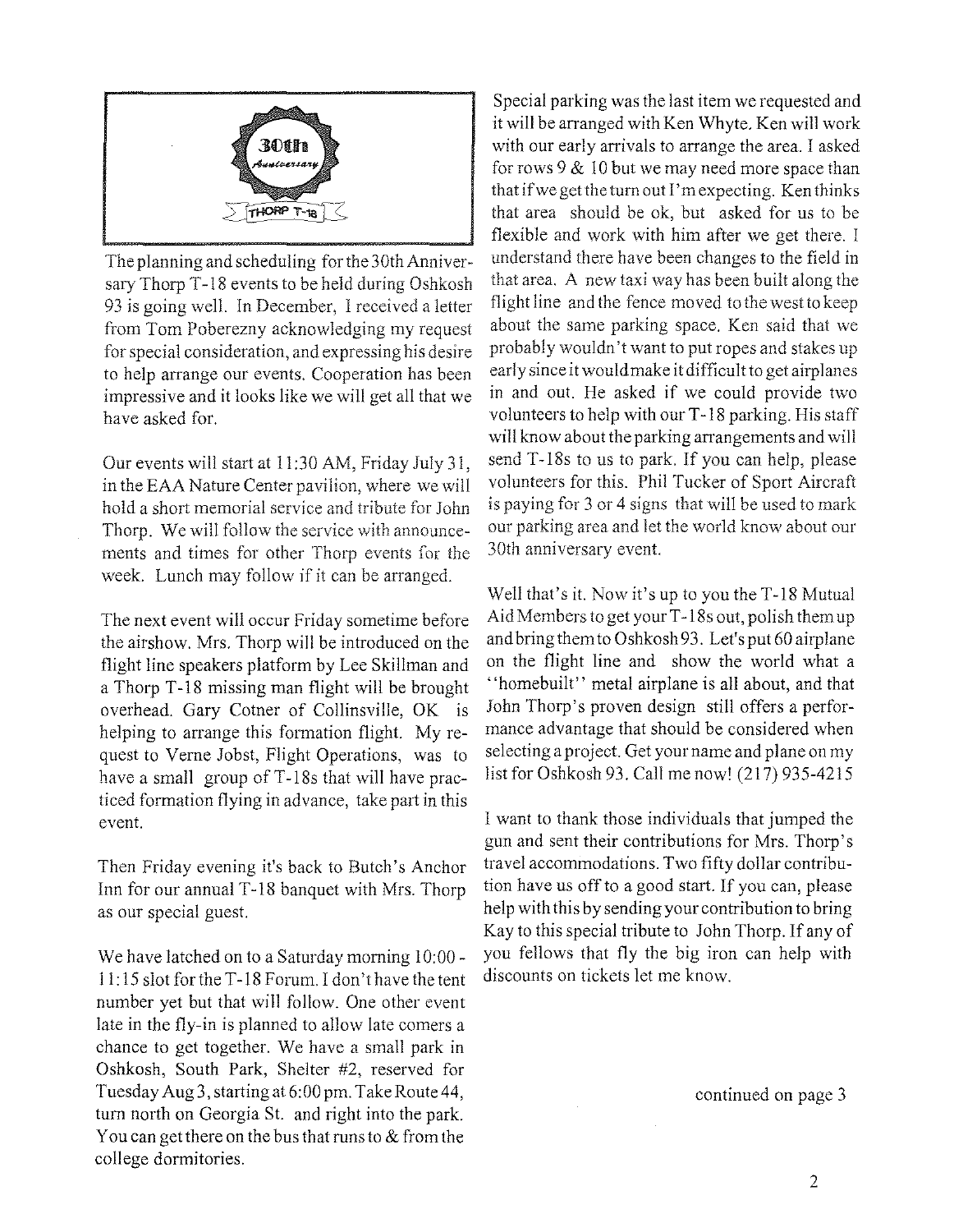## T-18 Events for 1993

#### Thorp T-18 Fly-in at McAlester, OK. May 14-

16 See Gary Green's letter on page 17 for more information on this event.

#### Thorp T-18 Gathering at Oakland Pontiac Air-

port, Michigan on May 22-23 See Al Bosonetto's letter on page 18 for details of this event.

Thorp T-18 Fly-in at Kentucky Dam on Oct 8-9 (more details later).

#### Other Sport Aviation Fly-Ins:

#### Sun & Fun, April 17-23

Rumorhas itthatasmaligroupofT-18s will depart Sun & Fun early for a couple of days in the Bahamas. Care to join us?

#### T-18s will make a showing at Greeley!

Greeley Weld County Airport and the Rocky Mountain Sport Aviation Fly-In is June 26-27 . This sounds like a fun event, free camping on the field, free transportation to town. Food available on the field. The Greeley Stampede Rodeo and Parade is going on that weekend. They are asking that we consider their facilities as a future sight for our T -18 annual club meetings. (Editors note: I will try to make this one. Anyone care to join me and put some T -18s on the flight line?) See their letter on page 16. Colorado T-18s Unite

Flash! Flash! Late breaking news, John Evens has arranged for a block of rooms in Greeley at the Holiday Inn for June 24-27. The phone number is 303-659-1164 ask for "The Evens Party" or conformation number 62204517. Cost is \$55 per night for up to 4 people. Rooms are limited so call now. John and the Colorado T -18ers will help with transportation.



#### NOTICE! NOTICE! NOTICE! NOTICE!

A special edition T -18 newsletter will be published, to arrive in your mailbox before Oshkosh 93. It will contain your letters and stories about either John Thorp are the T-18. So please start writing now. Tell your story. If you're like most of us, the T-18 has a mighty big place in our hearts and life. John's idea for a simple to build, all metal sport plane has captured us, and given us projects and rewards beyond words. However, I think you will be able to find words that will mean a lot to all of the T-18 Mutual Aid Society members and also to that new kid on the block that may be thinking of a T-18 ashis project. Send your letters to me before June 93.

T-18 Newsletter Editor Richard Snelson RR3 Box 295 Clinton, 1L 61727

Editors Note: Time really goes fast when your having fun in a T -18. I'm approaching 100 hours in N295RS. Can't seem to find time to work on it long enough to get the upholstry finished. I did build a neat top for my dash using solid foam and one layer of fiberglass on top. It's covered with Nalgahydeon the front curved side and carpet on the top. Pictures and a how to article will follow in a future newsletter.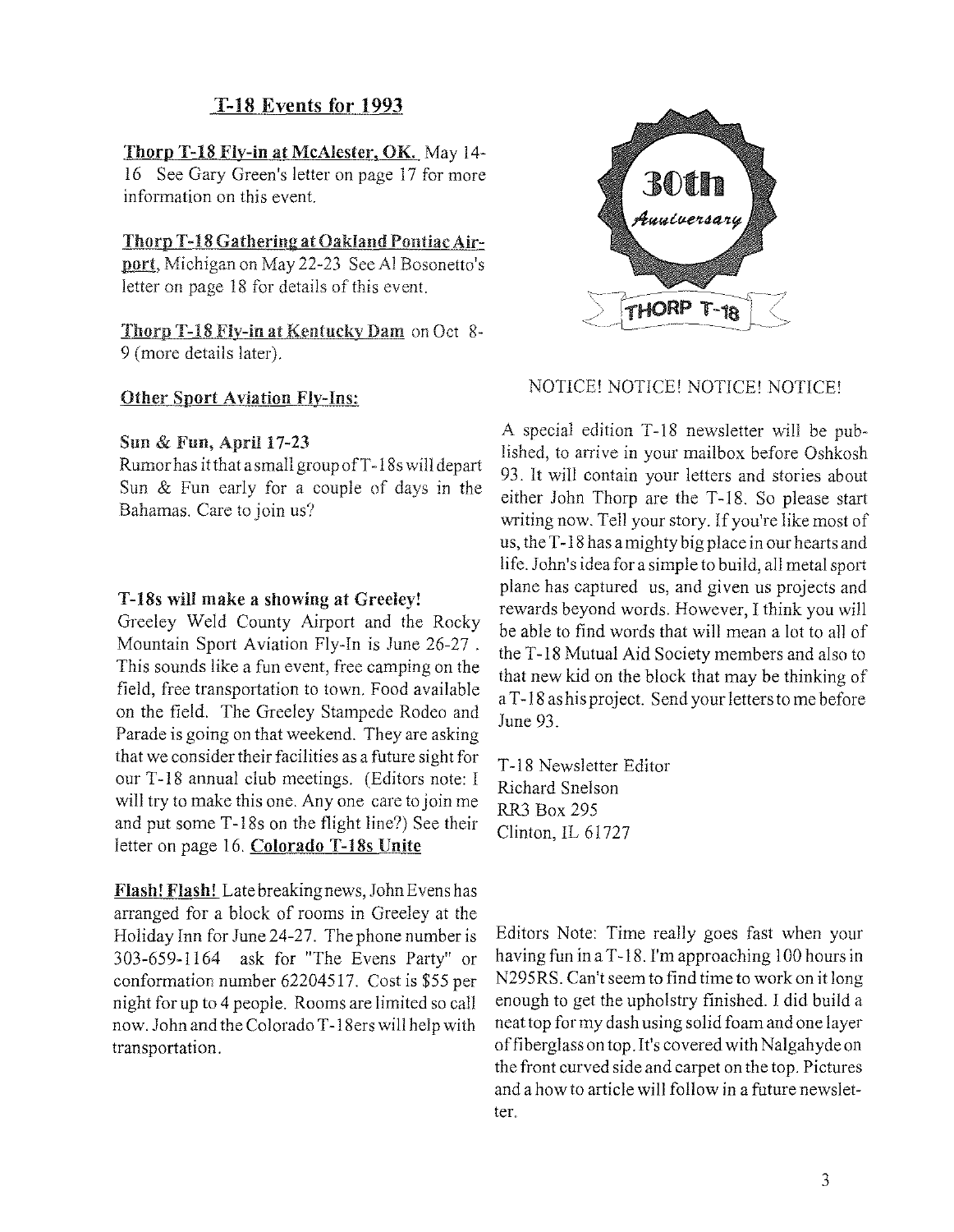

1/17/93

Rich:

#### Dear Richard;

It appears to be time for dues again, so here they are.

I'm also enclosing a check for Kay's fund to get her to 1993 Oshkosh. I hope that you get plenty for the fund. Actually knowing the group and their admiration for John and Kay, I'm sure that there will be sufficient donation. If more is needed please let me know.

I know that you are enjoying your T-18 and hope that you will continue to do so.

My trip back from 1992 Oshkosh was rather uneventful although they had forecast a line of thunderstorms running north-south East of Grand Island.

However, they showed that a weak area would be in the vicinity of Broken Bow north of a direct route. Using my 34 years experience as a USWB meteorologist plus a lot of finger crossing, I took that route to west of BBW, LBF then south-southwestward to Akron, Co on home with no weather problems other than strong gusty wind when I made a fuel stop ant Broken Bow.

Actually, my air time was less then a friend in a C206 who took the more direct route but at higher altitude-about 6000 to 9000-through Western Nebraska westward. At times, his groundspeed was 90 knots up there.

While at Oshkosh, I swapped my Foster 500 Loran and \$450.00 for the updated Foster 501. It really helped on the flight horne since I was unable to fly my preplanned flight route. Using the Loran can make a lazy navigator out of you. You have to be careful that you don't set back and get caught

with a nonperforming Loran in a tight spot. However, I'm sold on such a unit ornow at this late date I would definitely go for a GPS. Yours, Pete Gonzales 1818 Server Dr. Colorado Springs. CO 80910 Phone 719-634-6358



Re my phone call this date, I do not find a file on disk which 1 believed I sent you about 2 - 3 months ago. Perhaps it never happened. So here is a replay-

30 Dec 92

Give for almost free: Angle tooling for clamping of trailing edges -aileron, stabilator, and rudder. \*. A male form for stabilator tips. It shows minor battle damage from removal, but, with a bit of touchup, using sheetrock joint cement, it would be usable. \*. And I only ask that the recipient reimburse me for cost of UPS.

My check for \$130.00 is enclosed. This covers the Scott Tail wheel plus 1993 dues. I amnot sure just what dues are-but to me the newsletter is worth \$30. Incidentally, there is no rush for the tailwheel- I really do not need it for a few months.

Well, all major assemblies except for the fuselage are complete. As for the fuselage, the aft belly skin and the side skins are riveted up - the 596 and 601 bulkheads are in. The forward belly skin is decoed up and the firewall stuck in place with duct tape. I opted not to install the dash frame, a fragile member, until necessary.

As mentioned, I plan to place both flap controls and the throttle on the left. Flap drawings are essentially complete, but throttle control drawings are merely sketches. Final drawings cannot be done until a decision is reached re the engine, which I suspect will be the Subara 2.2 with a Lou Ross reduction unit.

Keep in touch and I hope you have a great 1993.

Floyd Myers 5170 Sunset Dr Ogden UT 84403 801- 476- 0153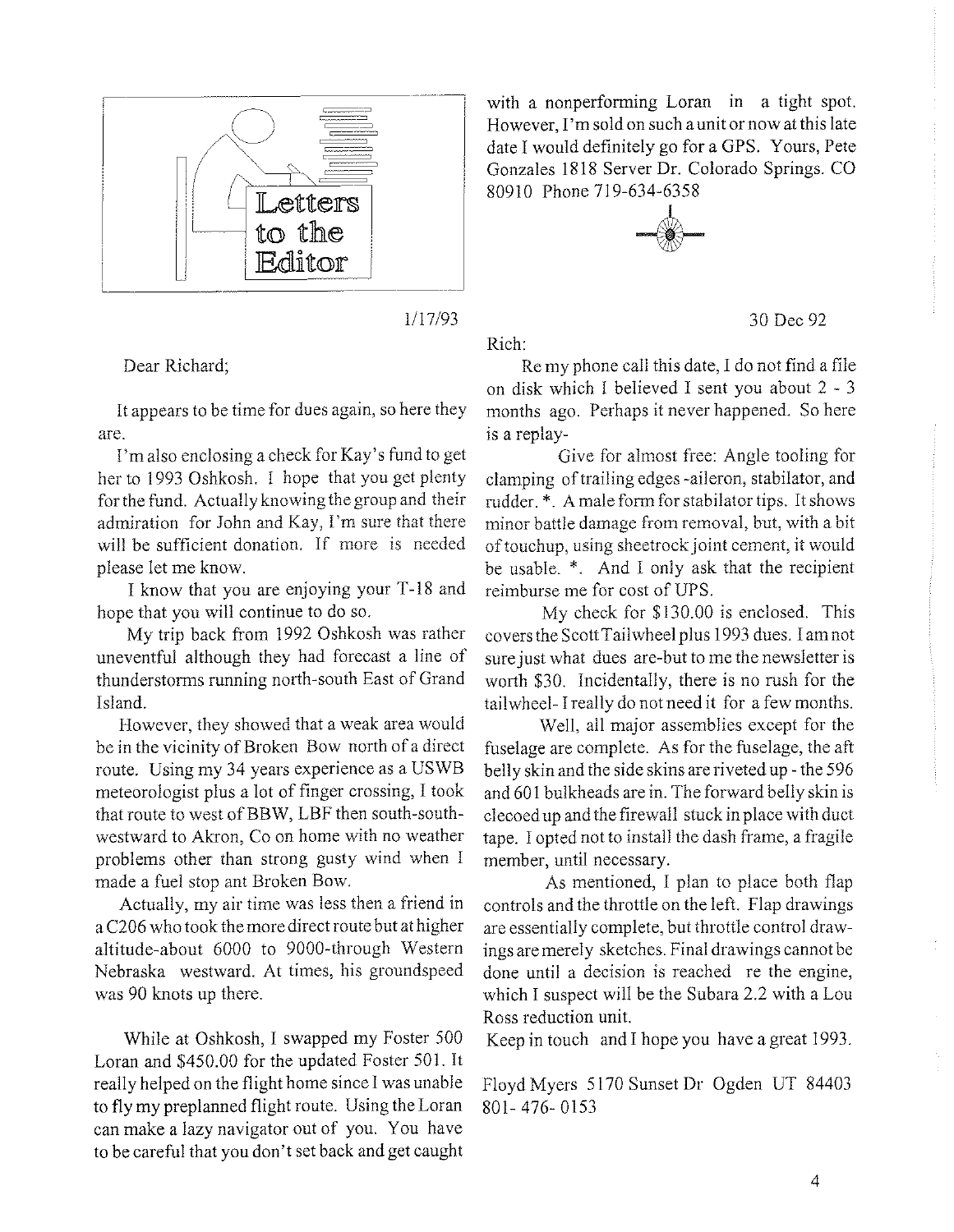Dear Rich,

I hope you had a nice Christmas and wish you the best for 1993. We moved into a new house overthe holidays, youcan't beatthat for timing. Please note the new address on letterhead and change in your records.

I guess by now you are really enjoying the T-18. If you are like me, the first 25 or so hours were periods of great excitement but didn't feel as comfortable as I would like in the aircraft. I have over 100 hours now and wear it like a glove. Don't mistake my comment for complacency as J am still aware of its potential danger if not properly handled. However, I do feel confident in my T-18 piloting ability and enjoy it more each time I go out.

Rich, as you know I converted the 0290G engine for my T-18 and have had outstanding performance from it. Last year I was able to trade for an 032OB2B 16OHp with low time and all accessories. I am so pleased with the 0290 that I haven't given much thought to changing to the 160HP. Considering the added value of the aircraft with a certified engine when and if I decide to sell, I have decided to go with the 160HP. It hasn't been an easy decision as I get outstanding performance from the 0290 with auto fuel and add TCP when I use 100LL. With a modified Pacesetter prop, 68 X 68 I get about 185mph at 2000ft. full throttle 2600rpm, and cruise 160mph indicated at 2450rpm. With those numbers I wonder why I am changing out the engine.

I would appreciate your getting the word out about the engine and possibly listing it for sale in the next newsletter. I am enclosing a copy of the ad I am putting in Sport Aviation (Feb. issue).

I will have my bird down for a few weeks to install adjustable cams on the inner wing rear spars to correct a heavy left wing problem. Will also take care of some other minor items prior to the spring flying season. I visited with Gary Green a few days ago, he said the spring flyin was in May at McAlister Ok. Lets hope the weather will cooperate with us. Ken C. Morgan Arlington, Texas Phone: 817-265-6838

*Editors Note: see the rest of Ken's letter in the* **Safety Section it tells of loosing his tail wheel.** 



Dear Richard, Congratulations on the flight of N295RS! If you get half the pleasure we have had with N78WG over the past 13.5 years (I450+hours) all of your building time will have been well spent. I think it is a great idea to have a 30th year Thorp Celebration & to include Kay. My contribution toward her ticket is enclosed. Walt Giffin Pueblo West, CO 81007



DEAR RICHARD,

MY T-18 (NI8AL, SN 287) IS IN ITS 18th YEAR OF FL YING WITH VERY FEW PROBLEMS WITH THE AIRFRAME OR ENGINE. THEENGlNE(0320- E2D) IS COMING UP ON TBO AND I AM NOW PLANNING TO OVERHAUL IT AND REFURBISH THE AIRFRAME AS NECESSARY. THE FIRST 12 YEARS OF FLYING WAS MOSTLY OUT OF MOJAVE CALIFORNIA, WHERE THE WIND BLOWS HARD AND SELDOM DOWN ANY PAR-TICULAR RUNWAY. UPON RETIREMENT WE WANTED TO GET OUT OF THE SOUTHERN CALIFORNIA "RAT RACE" AND MOVE TO IDAHO, THE FIRST THING !DID WHEN WE GOT HERE WAS TO BUY A HANGER FOR THE T-IS. THERE WEREMANYT-lS'S IN SOUTHERN CALI-FORNIA, AND I MISS GOING ON TRIPS WITH THEM. I BELIEVE I HAVE THE ONLY T-18 IN THE STATE OF IDAHO.

I MADE A THOROUGH STRUCTURAL INSPEC-TION OF THE AIRFRAME IN PREPARATION FOR REFURBISHING AND FOUND EVIDENCE OF RIVETS WORKING IN THE WING SKIN ALONG THE INBOARD MAIN SPAR CAPS,ALSO IN THE AREA OF THE WING BREAK FITTINGS, I BELIEVE THIS CONDITION WAS REPORTED ON IN AN EARLY NEWSLETTER. THE SAME CONDITION IS SHOWING UP ON THE INBOARD STABILIZER SPAR, BOTH SIDES. THE ONL Y CRACKS I FOUND WERE INTHE VER-TlCALFIN TlP RIB BEND RADII AT THE AFT END WHERE IT ATTACHES TO THE VERTI-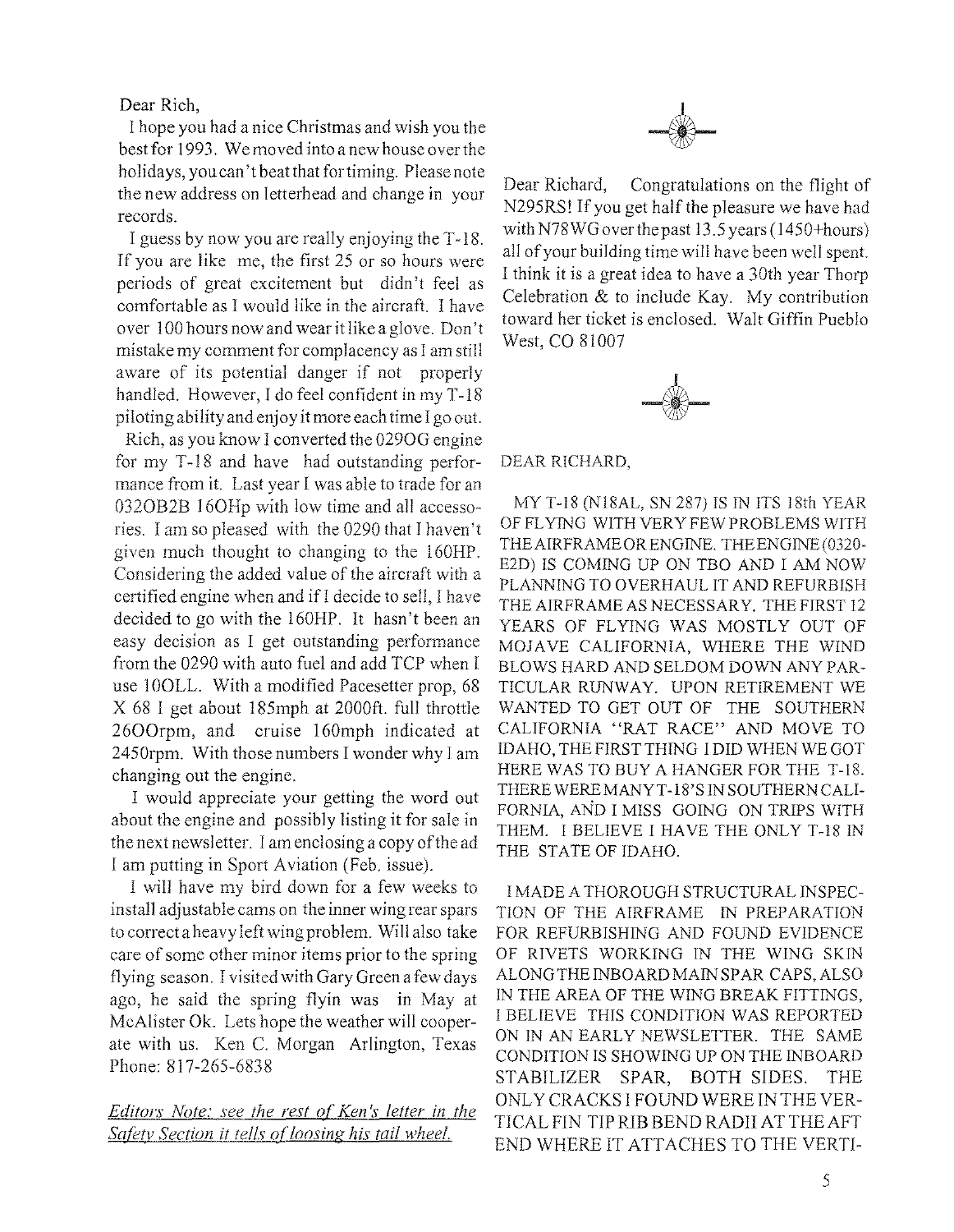CAL FIN SPAR AND WHERE THE TOP RUDDER HINGE FITTING ATTACHES. THIS CONDITION MAYBE UNIQUE TO MY AIRPLANE, BECAUSE I HAVE A STROBE LIGHT AND TAIL LIGHT MOUNTED TO THE VERTICAL FIN FAIRING WHICH MAY AFFECT THE NATURAL FRE-QUENCY OF THE STRUCTURE IN THE AREA.

I DON'T THINK ANY OF THIS IS CRITICAL AT THIS TIME, I WILL CONTINUE TO FLY IT UNTIL I GET EVERYTHING INEED ON HAND. THANK YOU; AL CHIVERS 4465 ODEN BAY DR. SANDPOINT ID. 83864 | PHONE 208-263-4618

#### Hi Dick.

Well, I finally got my medical back in October. It sure takes a long time. AOPA sure has been a big help right from the start in 1986 when I had a heart attack.

If you put out a newsletter between now and April 15, could you put my Florida address on it as bulk mail doesn't get forwarded. I want to go to the Western Fly-In and then to Calif. Dick Amsden 1225 N. W. 21st St. Stuart, FL 34994



#### Dear Richard,

It's nice to see that you've gotten your bird off the ground. Congratulations are in order. You also wrote a fine article on the Thorp Check Out which I'll keep on hand.

When you publish the next newsletter I would appreciate your putting in the following request.

Help needed in the following areas -- photos diagrams - plan - written instructions for the following: 1. Electric flap systems, 2. Instrument panel with fold down feature, 3. Moving rudder cables to outer edge of cockpit.

I also want to buy: 0320 narrow deck case, 0320 crank, Gyro Inst - Horizon & Compass, Radios, Antennas - all types needed, wood prop 68x68

Best Regards, Paul Mac Michael 4222 Juniper DR, Tacoma, WA 98466 Phone 206-566-1971

Dear Richard,

I pray that you had a wonderful Christmas. Congratulations on the completion of your T-18.

I'm a new builder and have purchased plans #444 formerly registered to Cyril E. Williams. You may want that info to update any list.

Please find the check for Kay enclosed. I don't consider myself much of an organizer but I have a phone, computer  $&$  fax. If I can help you to get out the T-18's/S-18's for OSHKOSH 93 I would be willing to help.

I appreciate you dedication on all our behalfs. David R. Lheureux 23740 Magic Mtn. Pkwy. , Valencia, CA 91355 Phone 805-259-9423

#### For Sale Hems:

LYC 0290G 140HP, THORP TYPE CONVER-SION,100HRSTTSNRUNNINGINT-18\$3850. CALL 817/265-6838. KEN MORGAN.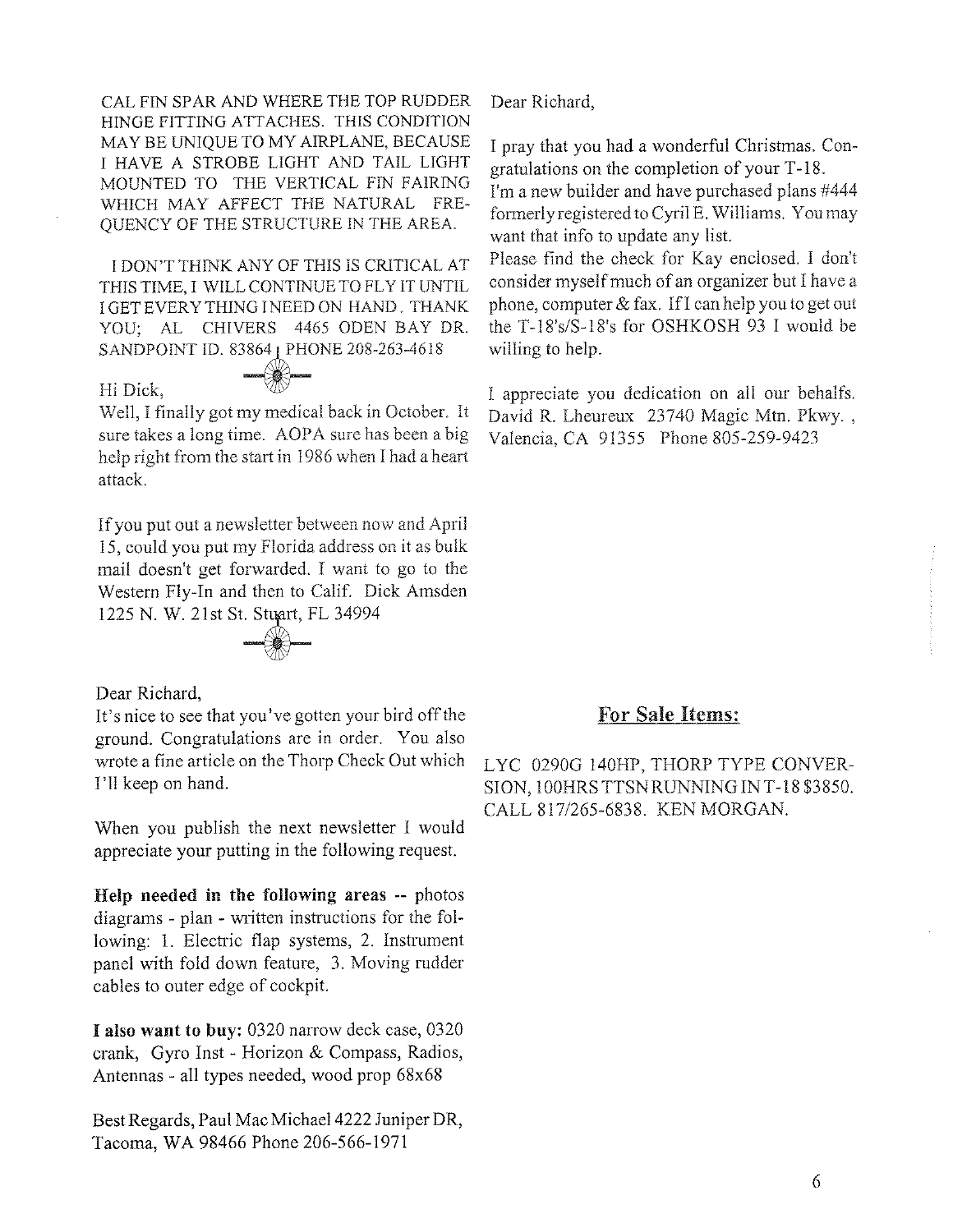

It's too bad that painting an airplane comes at the end of the project instead of the beginning. At the end, you want the project to just be over, and the airplane to be in the air traveling the 30 miles or so to that great little airport restaurant for Sunday morning breakfast. Nothing that you do during the last six months of a project can be called fun. However, if you could forget about doing all the fiberglass parts, with their one-million pinholes and all the misery associated with their preparation and painting. The remaining painting might be thought of as near-fun.

As part of the preparations for painting my Thorp T-18, I read everything I could find on the subject. Some of the best of these articles were written by Tony Bingelis for Sport A viation Magazine. As has been my practice during my projects I called and talked to several other builders with experience and knowledge on how to do the job conectly. With their help I came up with quite a collection of tips that weren't in anything that I had read. This article summarizes the things that I learned from them and during the painting of N295RS, I don't have a perfect paint job! And I don't claim to be any sort of expert on the subject of painting, However, as I gained experience my painting improved, and the early orange peel cffeetsand other problems stopped occurring. Hopefully, knowledge of how someone else did it will help you when you're ready to paint or repaint your homebuilt.

#### Material Selection

The materials that I selected for painting my airplane were, Dupont's Variprime and Diztler's PPG Durethane Polyurethane Enamel System. The

Diztler paint system was selected for it's fuel resistance plus good impact and chip resistance. It's important to check with the paint manufacture or supplier for compatibility of the primer and top coat material before you mix brands as I did. Please don't let me lead you down the road into using Polyurethanes. They are very expensive and very unforgiving of spraying mistakes.

When you've selected a type and brand of paint get the manufactures data sheets. They describe the process and steps required for its application on specific surfaces. For aluminum the steps are cleaning, etching, priming and top coating the parts.

Since I did my painting with the new High Volume Low Pressure (HVLP) turbine paint system, I have included information about its specific use. Since the turbine puts out air at a temperature of 95 degrees, this hotter that normal air temperature has to be considered when selecting the paint reducers, Each manufacture has a range of reducers for use with their paint. You normally pick a reducer based upon the expected room air temperature at the time of painting, As it turned out, the high temperature reducer did the best job with the hot turbine air, regardless of the room temperature, allowing the paint to flow out smoothly without any orange peel effect. I had one-half of the airplane painted before realizing this fact. Experience can be quite a teacher.

#### Cleaning

When my metal work was complete I had some parts that were bare aluminum while others had miscellaneous amounts of zinc chromate applied. The zinc chromate had been sprayed over a partly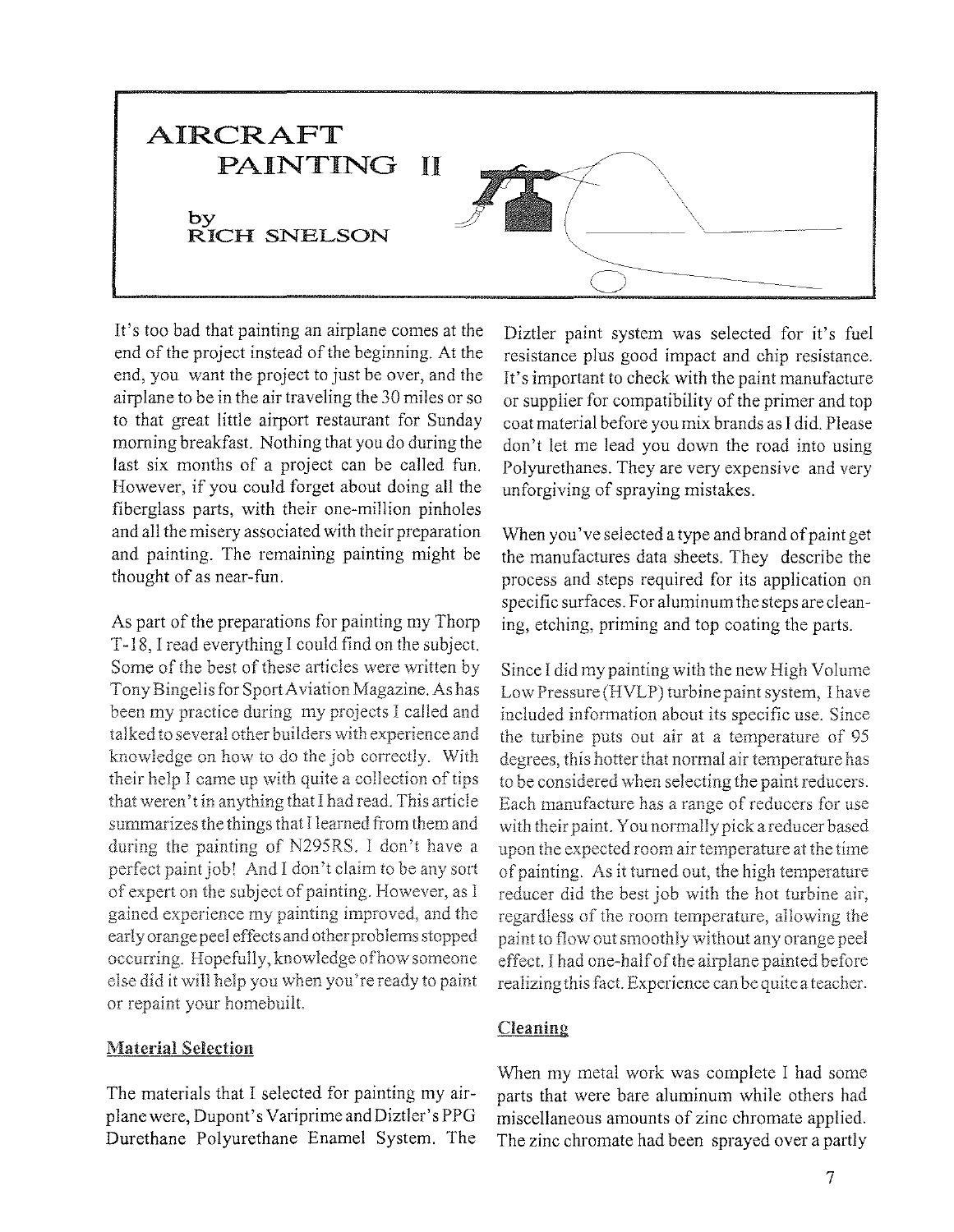Even with all the careful preparation, when you spray the final color coats, you may get some nasty surprises, like "dirt" and "dust devils" that were not visible before. If you wonder where the contamination comes from: 1/3 comes from the paint booth environment, 1/3 from the surface and areas to be painted and  $1/3$  from the painter's clothing. By working on each of the three areas it hopefully can be minimized. For example: I used a paper throwaway painting suit from NAPA Auto Paris Stores that helped a lot in keeping lint out of the paint, also the paint booth was cleaned and scrubbed down before each painting run. Each of the parts went through several cleaning stages, as outlined, before painting. It does involve a lot of preparation but, it's worth it.

Hopefully, when you check you work later you won't have too many dust devils or imperfections to deal with. Just in case you do, to remove the small dust devils, I purchased a small block made of 1000 grit sanding material. (Before using the block it needs to sit in water for several hours.) The block has a sharp edge to push through the dust cutting it off level with the paint's surface. Then the wet block is used to sand just the very small area around the cut. Follow the sanding with a liquid polish and a lot of elbow grease to restore the shine. For bad runs it's necessary to either strip the piece and start over or let it completely dry and sand the run out. You will find polyurethane is a very tough paint to sand! Work with a sanding block and go by feel to tell when the run is gone. It's better to take offmore of the top coat than you think is necessary than to repaint the part and still be able to see the run.

#### Masking and Painting the trim colors

Follow the manufacturer's recommendation for drying time before taping. Then still test for dryness by putting some sample tape in a "it won't show later location". Remove it and see if it leaves a footprint or track, if it does the part needs additional drying time.

I found the best masking tape to use is the blue Scotch Brand plastic. It works well around curves

and can be pressed down to eliminate any run under. After it's in place go over it several times with your finger nail pressing the edge down to be sure it's sealed. Just before you paint go over it again. Buy a roll of masking paper from an automotive paint supplier. This type of paper has a wax side and will completely prevent paints from bleeding through. I have used newspaper forthis, but it's not a good idea since it will allow bleed through.

I know that some of the really great paint jobs are done by taping each side of a trim color separately. This gives you a smooth flush paint joint as opposed to painting the trim colors on top of the base color which leaves a rough edge. I took the easier route on this one by painting the base color first and spraying the trim color on top. This is much faster and easier to do and if the tape is removed at the righttime, the rough edges can be minimized. Wait at least 5 to 8 hours before removing it. Taking it off sooner will result in a rough torn edge. I left some of the tape on for two to three days and it still came off with a clean shear. The best method of getting it off is to pull it back on itself at a sharp angle.

As you may have realized from reading this article, Urethanes are difficult to use and don't forgive mistakes. You "get what you spray" Unlike automotive paints urethanes can't be sanded and rubbed out when you make a mistake. However, if correctly applied they provide a very thin, light weight, tough surface that will last for years of flying. I hope this article is helpful and saves you from the many mistakes that the lack of experience can cause. One last tip, make up a check list before you spray. Hang it on the door of the paint booth and read it each time you go in! Be sure it includes "tighten the top of the spray gun". Take my word for it, after cleaning up two spills on top of a fresh first coat. "Experience can be quite a teacher".

 $\mathbb{H}$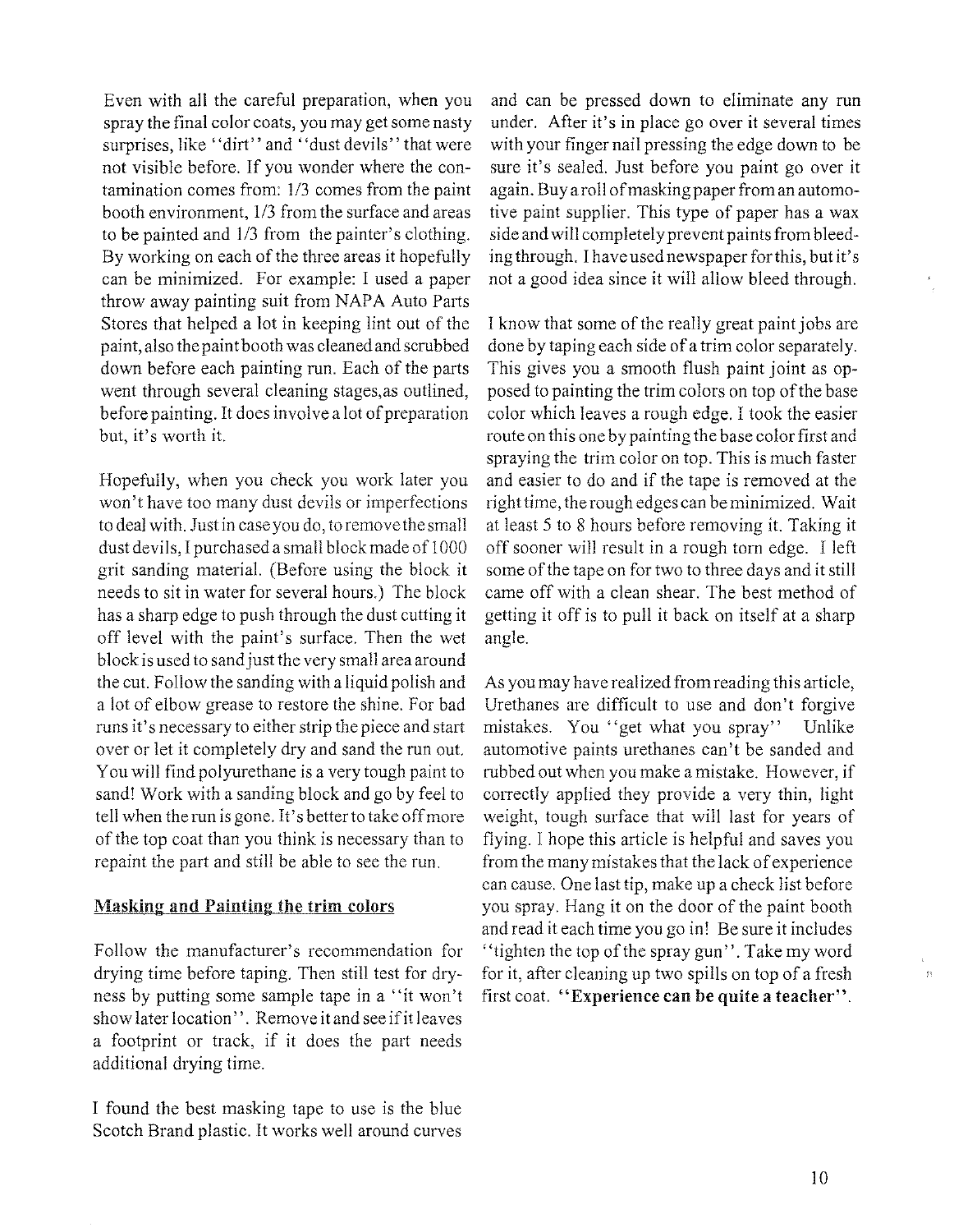

I HAVE ALWAYS WANTED TO FLY "UP" TO ALASKA AND OVER THE YEARS I HAVE OWNED A CITABRIA AND A SUPER CUB; AND IRONICALLY BOTH AIRPLANES WENT TO ALASKA. I RE-TIRED FEBRUARY ISTOFTHIS YEAR AND DECIDED THIS WAS THE TIME TO GO. I PROBABLY SPENT ABOUT THREE MONTHS RESEARCHING THE DETAILS OF MAKING THE FLIGHT. YOU MUST HAVE A SPECIAL FLIGHT PERMIT FROM TRANSPORT CANADA TO FLY AN EXPERIMENTAL CATEGORY AIRCRAFT INTO THE COUNTRY. ALSO YOU ARE REQUIRED TO CARRY SURVIVAL EQUIPMENT: SPECIFICA-TIONS VARY BETWEEN CANADA AND ALASKA. TRANSPORT CANADA HAS A "STRIP CHART" OF THE HIWAY WHICH ELIMINATES A NUMBER OF SECTIONALS. IN ADDITION TO ITTCARRIED THREE SECTIONALS TO GET THRU CANADA; PLUS THE CANADA FLIGHT SUPPLEMENT. INFORMATION ON FLYING THE ALASKA HIWAY IS AVAILABLE FROM TRANSPORT CANADA THE FAA AND AOPA. AS FOR ALASKA TAKE WHATEVER SECTIONALS YOU WILL NEED FOR THE AREAS YOU INTEND TO FLY. IF GOING INTO ANCHORAGE I WOULD REC-OMMEND A TERMINAL AREA CHART.

I DECIDED TO MAKE THE TRIP IN JUNE TO EN-SURE MOTEL ACCOMMODATIONS BECAUSE WE SIMPLY DID NOT HAVE ROOM IN THE BAGGAGE COMPARTMENT FOR CAMPING EQUIPMENT. WITH THE SURVIVAL GEAR, FLITE CASE, CAMERA EQUIP-MENT TIE DOWNS AND THE MINIMUM AMOUNT OF CLOTHES; WE HAD 90LBS IN THE BAGGAGE COM-PARTMENT AND IT WAS PACKED! ALSO I DE-CIDED TO ENTER CANADA THRU LETHBRIDGE, ALBERTA; WHICH MADE IT POSSIBLE TO FLYTHE MISSOURI RIVER AND ITS RESERVOIRS INTO MON-TANA. LOTS OF SCENIC BEAUTY. THE ITINERARY:

3 JUNE: LEFT NORTH SOO CITY AT 8:00 A.M. FOLLOWED THE MISSOURI RIVER TO PIERRE, S. DAK. NICE SMOOTH FLITE. IHR. 36MIN. FUELED WITH 100 LL. USED COURTESY CAR TO GO IN TOWN COFFEE AND ROLLS.

CHECKED WITH FLIGHT SERVICE; WEATHER PREDICTED FRONTAL CONDITIONS FOR MON-TANA LATER IN DAY. DEPARTED PIERRE AND CONTINUED FOLLOWING RIVER. LANDED MANDAN, N. DAK. 1HR.06MIN. FUELED AIRPLANE GOT RID OF SOME COFFEE AND DEPARTED FOR WILLISTON, N. DAK. ARRIVED WILLISTON IHR.10MIN. LATER. ABOUT THIRTY MINUTES AF-TER WE ARRIVED THE FRONT CAME THRU. THE AIRPLANE WAS HANGARED AND WE SPENT THE NIGHT AT THE SELECT INN, WHICH WAS THE BEST MOTEL FOR THE MONEY ON THE TRIP.

4 JUNE: DEPARTED WILLISTON FOR HAVRE, MONTANA. 2000 ft.CEILINGSANDLOTSOFTURBU-LENCE. LANDED AT GLASGOW AFTER 52 MIN-UTES FOR A BREAK. DEPARTED GLASGOW FOR HAVRE AND ARRIVED THERE 59 MINUTES LATER. AFTER A HALF HOUR COFFEE BREAK; FILED FLITEPLAN (ADVISE CUSTOMS) FOR LETHBRIDGE, ALBERTA. DEPARTED HAVRE USING THE VORFOR NAVIGATION. THE LORAN WAS VERY ERRATIC. AFTER ABOUT TWENTY MINUTES WE LOST THE VOR BECAUSE OF LO CEILINGS. FLEW COMPASS COURSE OVER SOME VERY DESOLATE COUNTRY. FINALLY PICKED UP THE LETHBRIDGE VOR AFTER LANDING THE TOWER DIRECTED US TO CUSTOMS PARKING AND TOLD US TO REMAIN IN THE AIRPLANE. WE WAITED FOR SEVERAL MIN-UTES WHEN I SAW THIS GUY WAVING--US INTO THE BUILDING. I HAD ALL THE DOCUMENTS FOR THE PLANE AND OURBIRTH CERTIFICATES. WHEN WE ARRIVED IN THE CUSTOMS OFFICE HE ASKED FOR OUR DRIVERS LICENSE! THAT WAS IT. IN ABOUT THREE MINUTES WE WERE ON OUR WAY. THE CANADIANS REALLY TREATED US GREAT. WENT TO FLITE SERVICE TO CHECK WEATHER. LO CEILINGS, RAIN AND CLOUD. DECIDED TO HANG IT UP FOR THE DAY.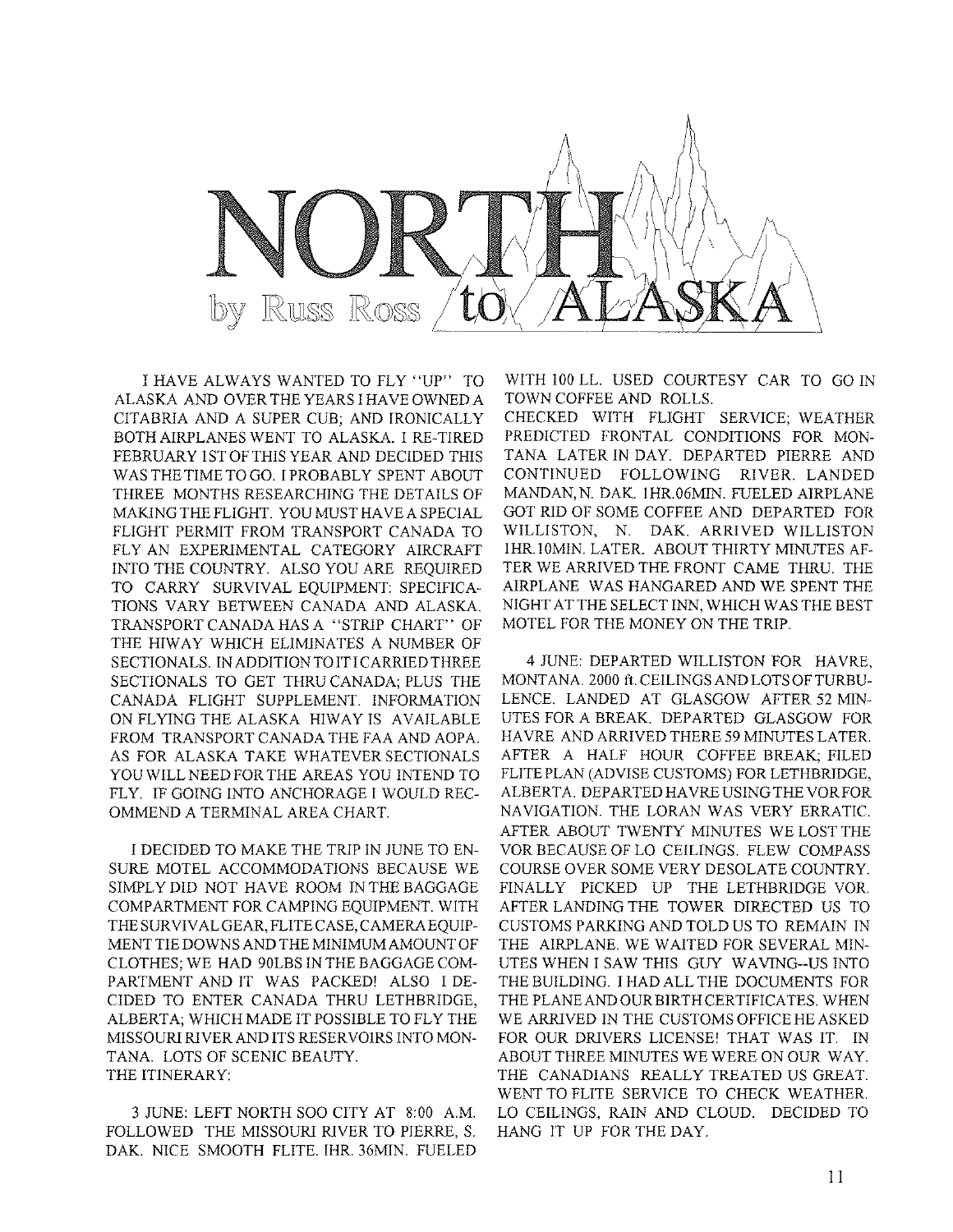

# Welcome T-18 Pilots And Enthusiasts

# May 22nd & 23rd, 1993 Pontiac, Michigan - Oakland Pontiac Airport



Join the local T-18 pilots and builders from the Detroit Metro Area for a weekend of fun, celebrating 30 years of the Thorp T-18. Several well known T-18 pilot/builders will be on hand to share their flying and building experiences. Also, hear some very interesting history about T-IB development.

Pontiac Airport is approximately 25 miles North of Detroit and is a controlled field, but fear not!! If you fly in, tell the controller on initial call up that you are part of the T-18 group and you will receive V.I.P. treatment.<br>A special roped off tiedown area will be provided for T-18's only.

There are restaurants on or near the field for our Saturday night dinner and Sunday breakfast.

A Comfort Inn Motel on,the field will provide rooms at corporate rates. So, when you call, tell them you are with the T-18 group. Phone (313) 666-8555.

for further information contact:

Al Bosonetto Day; (313) 651-1333

Night; (313) 261-6852 FAXi (313) 6S1-2650



**RMK - 'TWR OPN 0600 2400 - CUSTOMS AVBL US<br>313.22F 314C - WP/TER MOS CALL U 122 95 <sub>1</sub>2400**